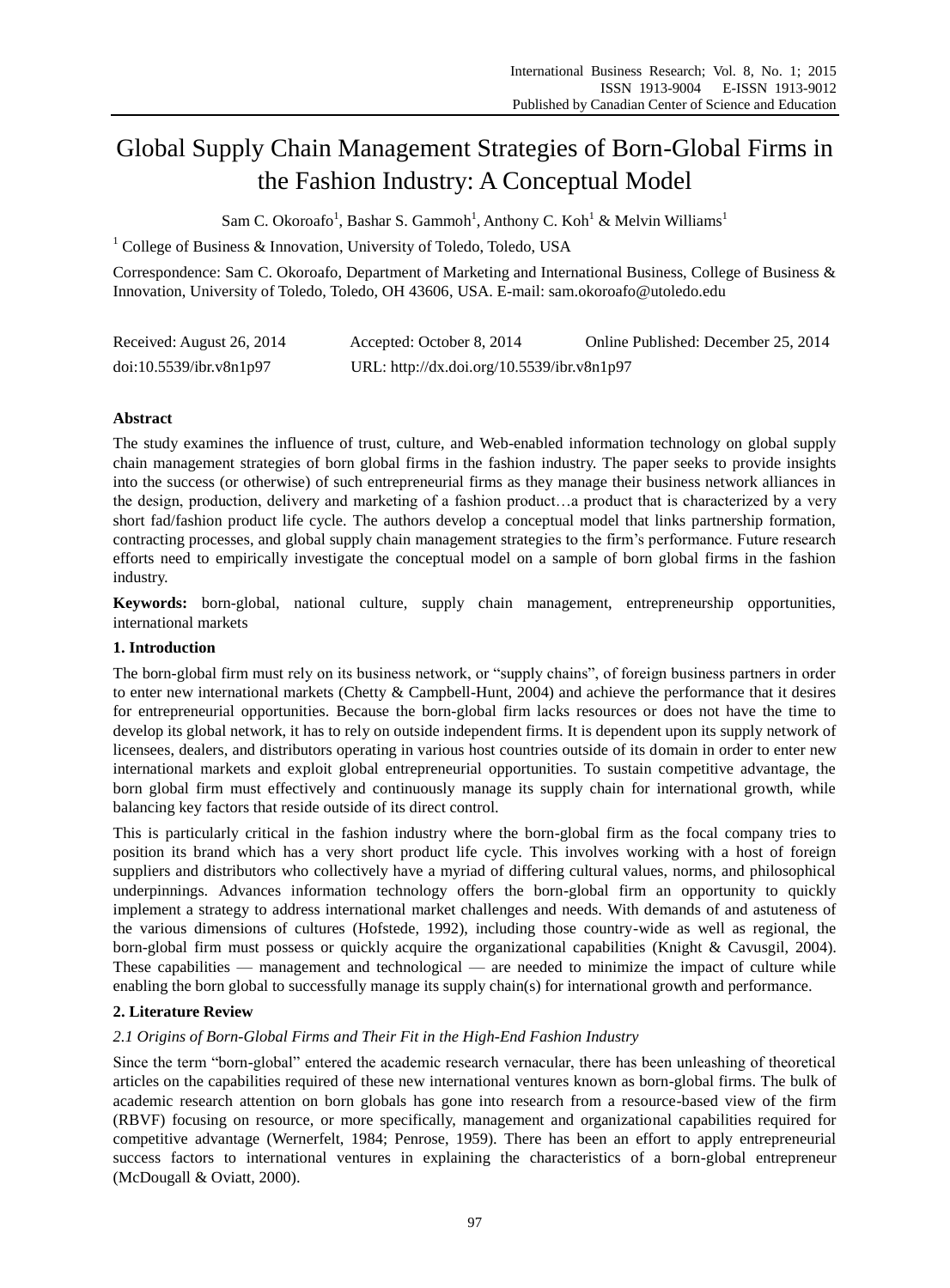The attempts to relegate the born-global firm to a smaller version of a multinational firm or even to posit the born-global firm as an entrepreneurial firm that one day had an epiphany of going global misses a key aspect for the success leading to the success of a born global—development and sustainability of a diverse global supply chain. While expanding our knowledge base on born globals, these efforts fail to recognize the born-global firm as unique to traditional multinational firms that created large domestic markets before venturing into international markets. Then there are those valuable, rare, inimitable, and non-substitutable resources described as leading to sustained competitive advantage as conceptualized in RBVF (Wernerfelft, 1984; Barney, 1991).

The resource-based view of the firm (RBVF) in its purest form is static. Such efforts fail to capture the essence of what it means to be "born global". The born-global firm must possess or quickly acquire what Teece et al., (1997) refer to as dynamic capabilities. This is because the born-global firm operates in a very fluid global marketplace and must have a high level of absorptive capacity (Cohen & Levinthal, 1991). The born-global firm must constantly reinvent itself in order to stay relevant in existing international markets and enter new international markets. In this case, it is often the strength of the born-global firm's product brand and customer experience in international markets that keeps customers coming back for more.

#### *2.2 Problem and Gap in the Literature*

Hofstede (1992) observed that the culture of any country or even region has many dimensions that any firm will find challenging. This is true for the small to medium-sized firm such as the born-global firm that often lacks the human and financial resources of the large corporation with an international presence. The large corporation, particularly a multinational corporation, will typically have legally-binding contracts and resources to offset cultural differences across their supply chain network. Yet, the born-global firm must act quickly to build trust with its business partners to take advantage of the entrepreneurship opportunity in the international markets that is motivated by the forces of competition and technology (Oviatt & McDougall, 2005).

There are many studies in the literature on large corporations' entry into foreign markets and their performance, some eventually becoming multinational corporations (Xu et al., 2006; Evans & Doz, 1992; Doz & Prahalad, 1992). Some have focused on small businesses in particular industries such as information and communications technologies (ICT). From these studies we learn how companies such as Apple, Inc., Yahoo, and Google, Inc., fueled by technological innovations of firms (Utterback, 1971) become global conglomerates through strategic alliances (Ohmae, 1989). Early on, Levitt found that interests in international markets grew rapidly from globalization of markets (Levitt, 1983). There are a few studies on individual elements of trust, culture, and technological innovations for born-global firms where the focus is on the born global's organization (Zhang & Tansuhaj, 2007). Yet, little is known about the effects of the supplier's culture on supply chain network for international growth and performance of the born-global firm. Several case studies have advanced some aspects of culture and SCM. However, there is dearth of research on the trust, culture, and advances in information technology and their influence on the supply chain management strategies employed by the born global firm in successfully managing its business network alliance partners.

#### *2.3 Importance of Topic, Questions, Contribution, and Focus*

The born global firm appears to adjust its strategies on an ad-hoc basis where little is known about the impact of culture and the application of supply chain management strategies for the born-global firm. This implies that for each new market, the born global firm is reconfiguring its supply chain management strategies, practices, or activities, any of which could affect the bottom-line. By understanding the impact of trust, culture, Web-enabled ICT on supply chain management strategies for new market entry and growth, small businesses with prospective international entrepreneurship opportunities can apply a set of guidelines to help gain born global characteristics and innovative spirit for competitiveness. Examples of several general research questions that we are interested in addressing in this paper are listed below:

• Why would suppliers and distributors in the various countries want to do business with a born-global firm? How does the network supply chain relationship maintain mutually beneficial strategic and operational goals? For example, what is in it for the business partners? What type of relationships does the born-global firm have with bigger more established players in the fashion Industry?

• How is the business network managed? How does the born-global firm decide on an appropriate supply chain management strategy and practice? For example, what type of supply chain management control is needed, and under what condition or circumstance? Do supply chain management strategies vary over the different types of born globals ("Responder", "Opportunist", "Experimentalist", and "Strategist"...Freeman & Cavusgil, 2007)?

What influence does trust have in the born-global firm's management control strategy?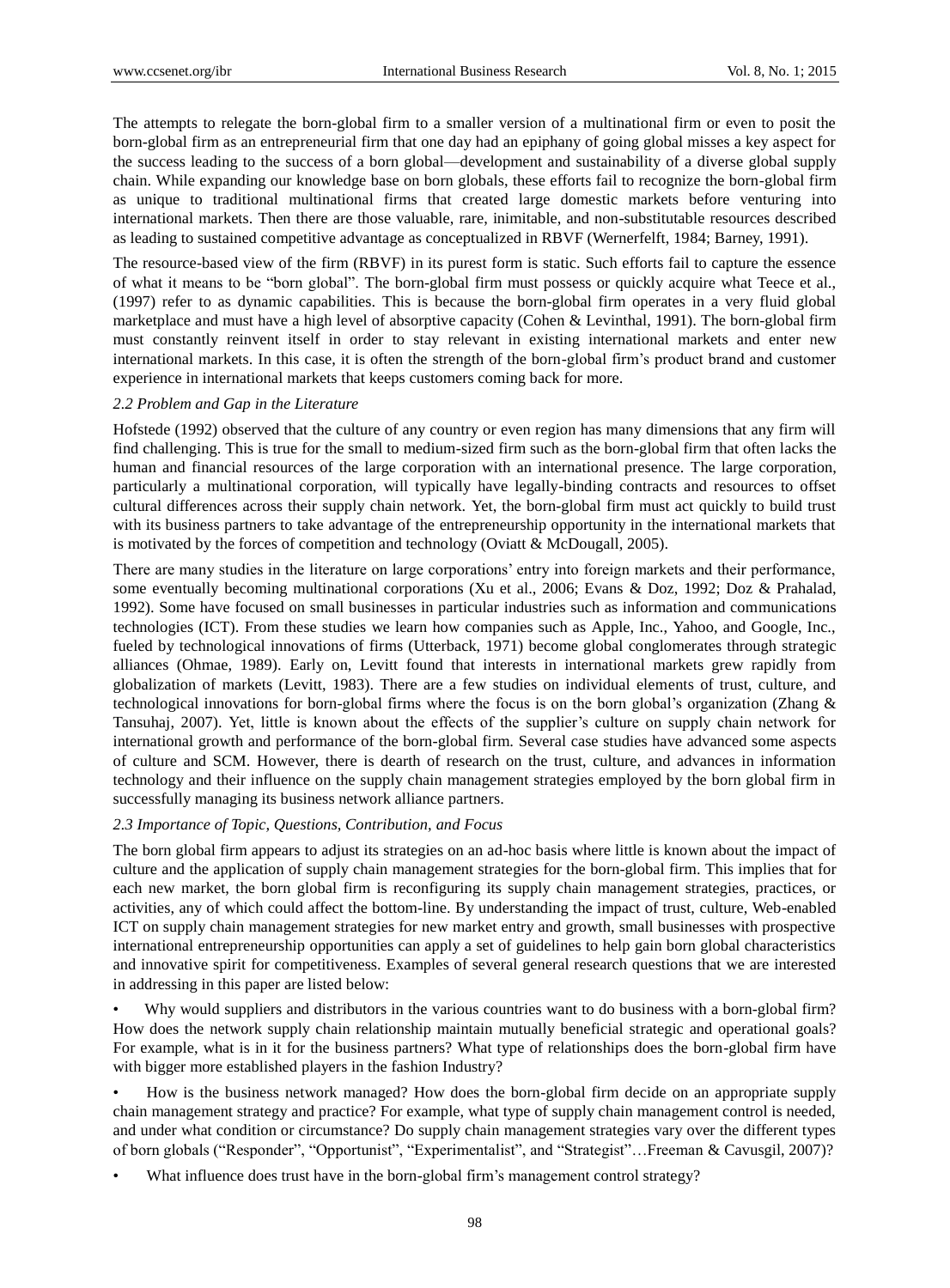- What influence does culture have in the born-global firm's supply chain management control strategy?
- What influence do advances in ICT have in the born-global firm's supply chain management control strategy?
- How is performance of the born-global firm measured? What is the significance of flexibility as a performance goal in the management of the born-global supply chain?

## **3. Research Focus and Conceptual Model**

## *3.1 A Typology of the Born-Global Firm in the Fashion Industry*

This paper focuses on small to medium-sized born-global firms in the fashion industry who are very successful—\$1 million to \$10 million in gross revenue, where more than 50% of sales or 50% of production and/or services are produced through members of the supply chain residing in a one or more foreign countries. A typology of the born-global firm is examined to better understand the evolution of born globals from organizational behavior, internal/external environment, network evolution, foreign market selection and entry models (Freeman & Cavusgil, 2007). Using this criterion, Freeman and Cavusgil classify born globals into four entrepreneurial attitudinal states for accelerated internationalization (Freeman & Cavusgil, 2007) as: *The Responder*, *The Opportunist*, *The Experimentalist*, and *The Strategist*. The typology is summarized in Table 1, next page.

## *3.2 A Model of Trust, Culture, and Web-Enabled IT for BG-GSCM*

In Figure 1, we present a conceptual research model to study the influences of trust, culture, and Web-enabled information technology on global supply chain management strategies of born global firms in the fashion industry. Our conceptual model links partnership formation, contracting processes, and global supply chain management strategies to the firm's performance. While our model is designed to bring insights into born globals in the fashion industry, it is hoped that such insights will be useful to the study of other born global firms in a similar highly creative service-manufacturing industries.

The model is set for the high-end fashion and apparel industry where the born global designs high fashions that must be tailored to accommodate local and regional market overlapping stylistic appeal while remaining chic across various key international markets. In such cases, the born-global fashion design house must cultivate partnerships of varying cultures, built upon a sensitive balance of contracts, trust, and the use of advanced technologies for its global supply chain management strategies. While study of financial performance on born globals is of potential value, our model and study focuses on the convergence of the aspects noted above to assess high performance in terms of acceptance of and adapting to fashion trends complemented by learning, speed, efficiency, and cost reduction.

| The Responder                                                                                                                                      | The Opportunist                                                                                                                                                                                                                               | The Experimentalist                                                                                                                                                                                                                                          | The Strategist                                                                                                                                                                                                                                                                   |
|----------------------------------------------------------------------------------------------------------------------------------------------------|-----------------------------------------------------------------------------------------------------------------------------------------------------------------------------------------------------------------------------------------------|--------------------------------------------------------------------------------------------------------------------------------------------------------------------------------------------------------------------------------------------------------------|----------------------------------------------------------------------------------------------------------------------------------------------------------------------------------------------------------------------------------------------------------------------------------|
| <b>Behavior Orientation</b>                                                                                                                        | <b>Behavior Orientation</b>                                                                                                                                                                                                                   | <b>Behavior Orientation</b>                                                                                                                                                                                                                                  | <b>Behavior Orientation</b>                                                                                                                                                                                                                                                      |
| Low personal and<br>indirect interactions                                                                                                          | Medium-low personal and<br>$\bullet$<br>indirect interactions                                                                                                                                                                                 | Medium-high personal and<br>$\bullet$<br>indirect interactions                                                                                                                                                                                               | High personal and indirect<br>٠<br>interactions                                                                                                                                                                                                                                  |
| Low adaptive and<br>self-oriented behavior                                                                                                         | Medium-low adaptive and<br>$\bullet$<br>self-oriented behavior                                                                                                                                                                                | Medium-high adaptive and<br>$\bullet$<br>self-oriented behavior                                                                                                                                                                                              | High adaptive and<br>٠<br>self-oriented behavior                                                                                                                                                                                                                                 |
| Internal and External<br>Environment                                                                                                               | Internal and External<br>Environment                                                                                                                                                                                                          | Internal and External Environment<br>Proactively willing to<br>$\bullet$                                                                                                                                                                                     | Internal and External Environment<br>Proactively seek key partners in<br>٠                                                                                                                                                                                                       |
| Not proactively<br>seeking international<br>involvement<br>International<br>awareness<br>Relies on domestic<br>market for<br>comfortable existence | Developing understanding<br>$\bullet$<br>of internal/external forces<br>Interested in international<br>٠<br>commitment<br>Interested in international<br>$\bullet$<br>commitment<br>Inconsistent with<br>$\bullet$<br>suppliers and customers | internationalize long-term<br>International trial<br>$\bullet$<br>Perceive domestic market as<br>$\bullet$<br>too small<br>Switch from outward to inward<br>$\bullet$<br>activities in response to<br>perceived temporary external<br>environmental downturn | lead markets and regions<br>Internationalization is innovative.<br>$\bullet$<br>with absolute commitment<br>Proactive, and risk taking in<br>٠<br>interactions with the external<br>environment<br>Enormous efforts made to adapt<br>٠<br>to needs of large foreign<br>customers |

Table 1. Classification of entrepreneurial attitudinal states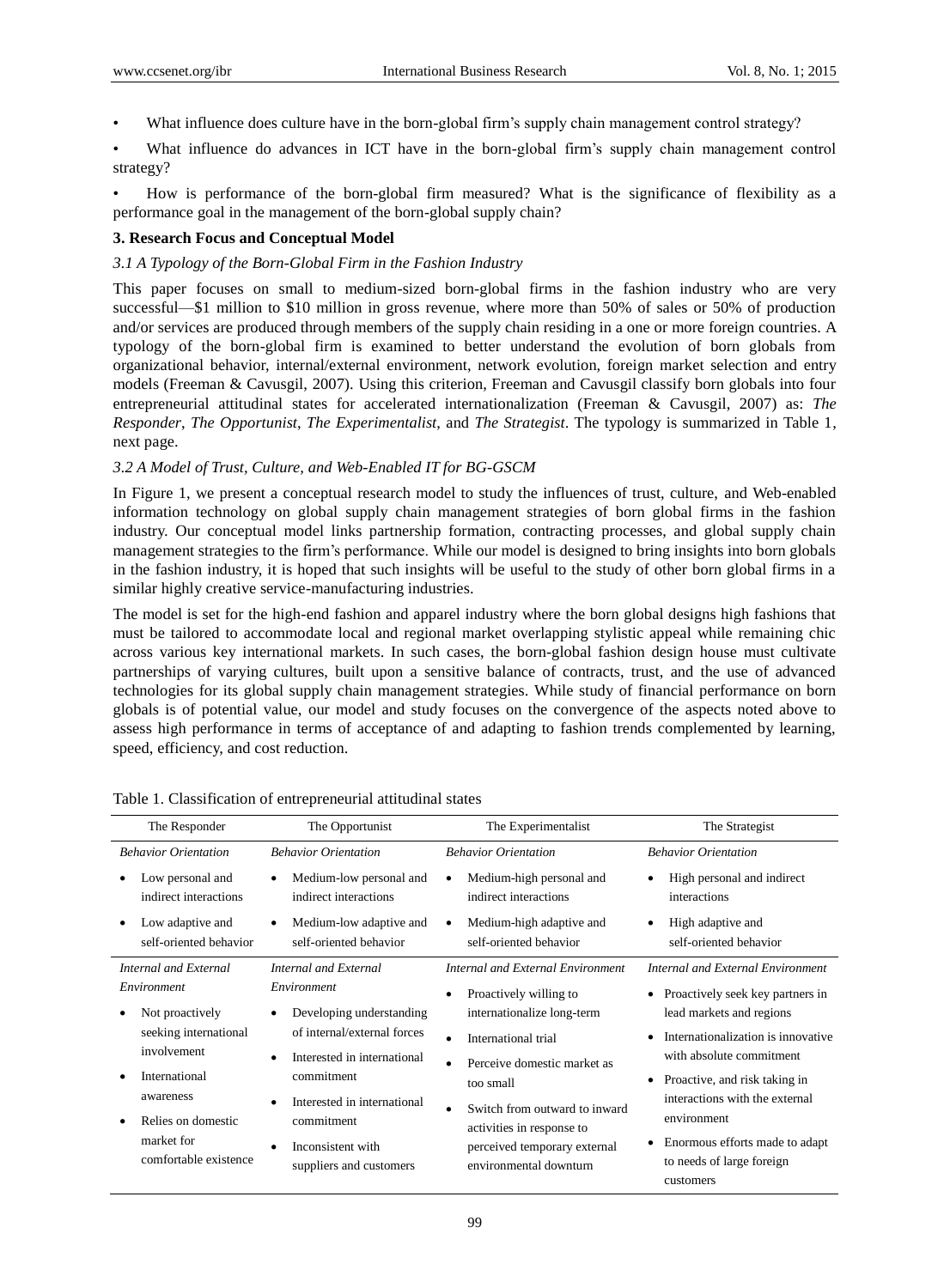| <b>Network Evolution</b>                                                                                                                                                                                                                                                            | <b>Network Evolution</b>                                                                                                                                                                                                                                                                                                       | <b>Network Evolution</b>                                                                                                                                                                                                                                                                                                                                                                                                      | <b>Network Evolution</b>                                                                                                                                                                                                                                                                                                                                                                                     |
|-------------------------------------------------------------------------------------------------------------------------------------------------------------------------------------------------------------------------------------------------------------------------------------|--------------------------------------------------------------------------------------------------------------------------------------------------------------------------------------------------------------------------------------------------------------------------------------------------------------------------------|-------------------------------------------------------------------------------------------------------------------------------------------------------------------------------------------------------------------------------------------------------------------------------------------------------------------------------------------------------------------------------------------------------------------------------|--------------------------------------------------------------------------------------------------------------------------------------------------------------------------------------------------------------------------------------------------------------------------------------------------------------------------------------------------------------------------------------------------------------|
| Development of<br>person-centered<br>networks<br>Few high-level, key<br>decision-maker<br>contacts in large key<br>global firms<br>Prefer a fairly distant<br>transactional type of<br>relationship<br>Less inclined to use<br>effort and<br>commitment to<br>manage closer type of | Search for information<br>$\bullet$<br>through various networks<br>about how to<br>internationalize<br>Little knowledge about<br>$\bullet$<br>foreign markets because<br>top management lacks<br>high-level contacts in<br>large global firms<br>Gradually building<br>$\bullet$<br>networks through personal<br>relationships | Information available through<br>$\bullet$<br>various networks built up over<br>time<br>Pace of internationalization<br>$\bullet$<br>increasing as well-developed<br>person-centered and<br>organization-centered networks<br>evolve<br>Develop close and<br>$\bullet$<br>long-standing person-centered<br>networks that facilitate<br>connections to foreign<br>customers and suppliers<br>Build trust and is adaptable<br>٠ | Continually build network<br>links to lead markets and<br>regions in an industry<br>Carefully selected and<br>well-developed<br>person-centered networks for<br>locating key foreign customers<br>and suppliers globally<br>Develop network contacts to<br>hedge international process for<br>any inward, outward, or linked<br>activities<br>Build trust, reciprocity, and<br>٠<br>adaptability with clost, |
| relationships<br>Self-oriented network<br>behavior                                                                                                                                                                                                                                  |                                                                                                                                                                                                                                                                                                                                |                                                                                                                                                                                                                                                                                                                                                                                                                               | long-standing, person-centered<br>networks that facilitate further<br>connections<br>Strategically sophisticated<br>partnership behavior<br>Focus on high-tech research<br>and development and seek<br>global partners for assistance<br>Proactive, collaborative<br>self-oriented network behavior<br>Benevolently manipulative with<br>٠<br>customers/suppliers and<br>competitors to preserve network     |

#### *3.3 Partnership Formation Based upon Culture, Cognitive Processes, and Web-Enabled IT Capabilities*

The born-global firm must minimize the impact of various national cultures of the foreign countries and regions where it is seeking entry in order to sustain growth. Its ability to apply its resources and organizational capabilities (Grant 1991) to accomplish the above through rare, valuable, inimitable, and non-transferable capabilities (Barney 1986) will help the born-global firm achieve sustained competitive advantage. Hofstede's landmark work on national culture (Pucik et al. 1992) is generally defined around the four dimensions of cultures as listed above as it relates to international market entry (Kogut & Singh, 1988)— *(a) power distance, (b) uncertainty avoidance, (c) individualism – collectivism*, and *(d) masculinity and femininity*.

- a) Power Distance. The degree of inequality of power within a country and the degree of acceptance by members of that country.
- b) Uncertainty Avoidance. Societies whose members are not comfortable with ambiguity and situations with unknown outcomes or consequences; they seek high risk avoidance.
- c) Individualism—Collectivism. The spectrum of this dimension ranges from a culture and society with more of an "I" attitude where it is about "me" and my needs, wants, and attitude as the individual to one focused on "we" and group cohesiveness and consensus—collectivism.
- d) Masculinity—Femininity. This spectrum is about assertiveness with ranges praising material success and higher pay, *masculinity,* which is similar to capitalism over fundamental promises of social justice and environmental stewardship—*femininity*.

In our model, partnership formation is critical for the born-global firm in the fashion industry. Specifically, there are two categories of elements that are antecedents to contracting process needed to build trust with suppliers. The first category is designed to capture the following: national culture; norms, values and underlying behavioral assumptions; cognitive processes; and non-cognitive processes of suppliers that influence the development of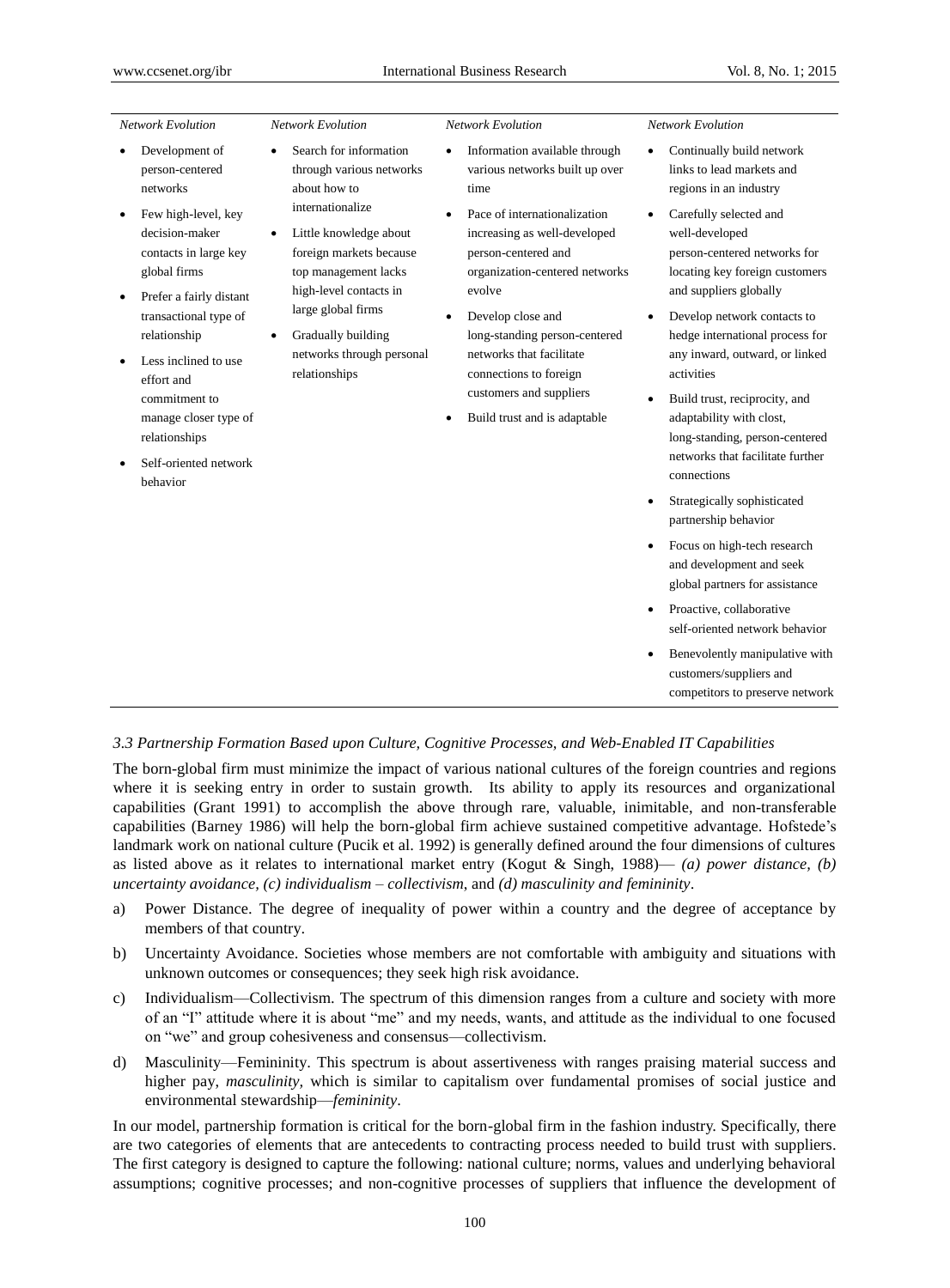trust (Doney et al., 1998). Suppliers who value individual accomplishment – *Individualism culture* – emphasize capability that positively influences trust-building process. However, the risk is that these suppliers may act in a calculative untrustworthy way by acting on their own. Suppliers who value joint venture and group rewards – *Collectivism culture* – are predictable and offer greater opportunities for trust from the born-global firm. The second category is designed around Web-enabled dynamic capabilities (Wheeler, 2002; Straub & Watson, 2001) of suppliers which consist of technological and organizational knowledge and skills needed to use web-enabled information technology. Suppliers with high web-enabled capabilities are able to use advanced information and communications technologies (ICT) via the Internet to conduct e-Commerce, effectively and efficiently.

#### *3.4 Contracting Process Built upon Trust and Legally-Enforceable Contracts*

There are two key aspects that must be present in the contracting process for the born-global firm: (a) trust and (b) contracts. While a contract is an elementary basis for co-operation, one of the most important elements of the contracting process for the born global firm is trust (Blomqvist *et al.,* 2008). In our study, we apply examine trust from the behaviors associated with trust-building between the born global and the supplier across five categories (Doney et al., 1998).



Figure 1. Conceptual research model

1) Calculative. Trustor calculates the costs and rewards of a target acting in an untrustworthy way. Suppliers in this category are opportunistic and seek to maximize self-interest

2) Prediction. Trustor develops confidence that a target's behavior can be predicted. The behavior of suppliers falling under this category is consistent and predictable

3) Intentionality. Trustor evaluates a target's motivation. The behavior of suppliers who fall in this category is geared toward meeting the needs of others, as opposed to themselves. They are motivated by mutual gain.

4) Capability. Trustor assesses target's ability to fulfill his or her promises. Suppliers falling in this category differ in their competence, ability, and/or expertise and thus, the ability to deliver on their promises.

5) Transference. Trustor draws on proof sources from which trust is transferred to a target. Suppliers falling in this category have demonstrated that they can be trusted through their long-term strong and reliable connections in the supply chain network.

A contract in this study refers to a written agreement between the born-global firm and the supplier. Trust and contracting are intertwined especially for technology-intensive firms (Blomqvist et al., 2008). In addition to a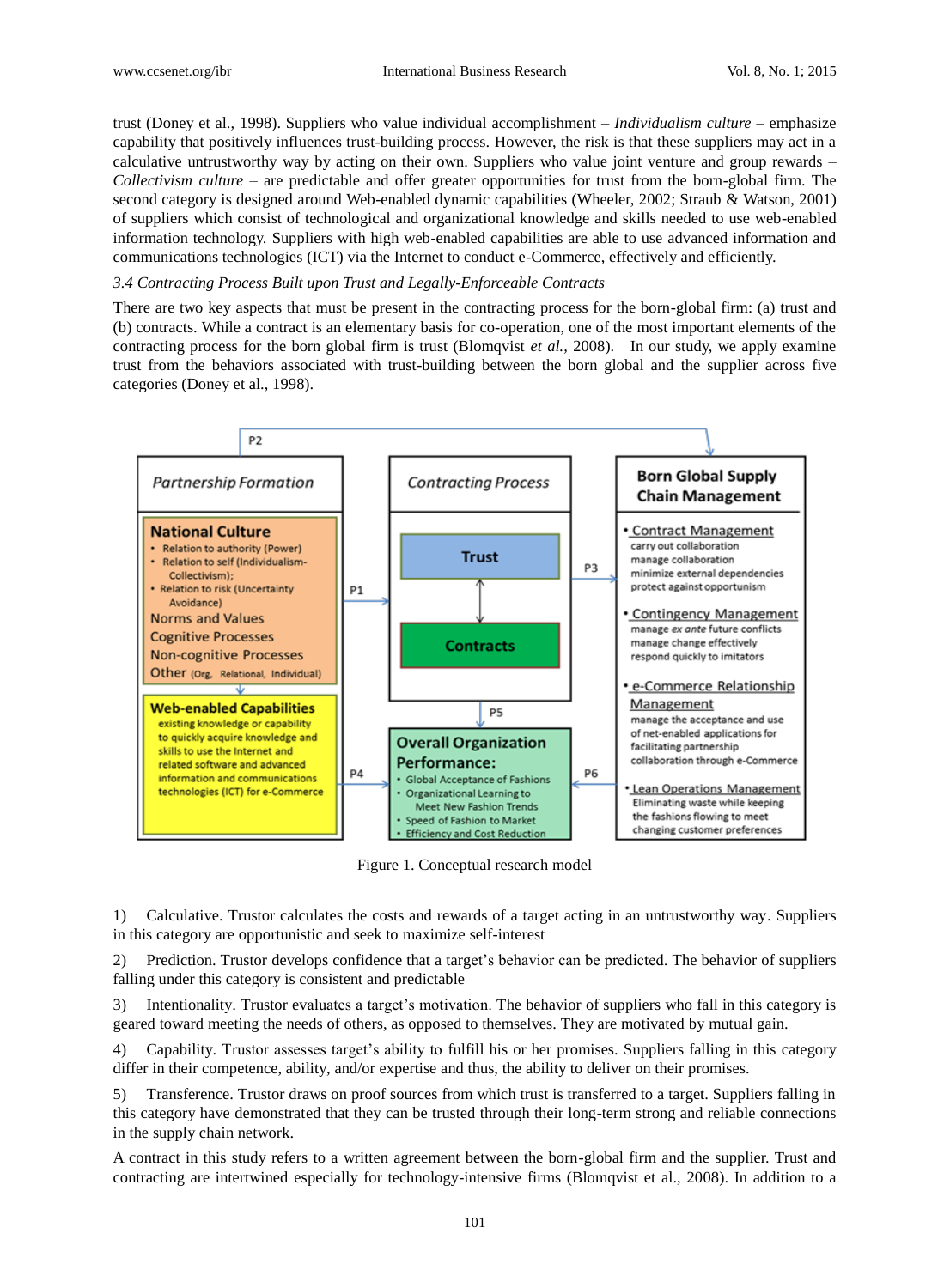trusting relationship, the born global engages in a contract as essential, complementary, or supplementary for facilitating a trusting relationship with the supplier. The degree of complexity and utility of *the contract* is dependent upon culture and web-enabled capabilities of the supplier in addition to trust that the BG holds for the supplier.

#### *3.5 BG SCM: Contract, Contingency, E-Commerce, and Lean Management Considerations*

The born-global firm—that targets and operates in international markets from its inception—relies on networks of business partners because of the needs of customers in that market and lack of financial and human resources to build its own sales, distribution, and manufacturing facilities in the international markets (Chetty et al., 2004, Knight et al., 2004). These business networks are referred to as supply chain networks, or simply, supply chains (Maloni & Benton, 2000; Anderson et al., 2007; Fisher, 1997). Born-global firms are as likely to target numerous foreign markets in different ways, simultaneously, through various supply chains, as they are to target a single International market in only one way.

The success of the born global firm rest on its ability to adapt a supply chain management approach (Mentzer et al., 2001) and related practices (Anderson et al., 2007) for international market growth. Managing a business using a supply chain approach is where strategy, operations, technology (Hayes et al., 2005), information, tacit knowledge (Polanyi 1966) and explicit knowledge (Nonaka, 1991) converge through organizational capabilities and learning (Huber, 1991); linking every function and process of the business that adds value to the customer (Maloni & Benton, 2000); while balancing conflict between the customers' needs and the need for growth and profitability of the focal business and other members of the supply chain (Anderson et al., 2007).

The born-global firm's typically lack of mental barriers to its new target country enables the firm to take a fresh perspective of the situation (Knight et al., 2004). The born-global firm applies existing knowledge or learns (Nonaka 1994) through imitation and innovation (Kim, 1998) from its in-house knowledge base or by transforming and exploiting new knowledge that is acquired and assimilated—via absorptive capacity (Cohen & Levinthal, 1990; Zahra & George, 2002). In a world economy stemming from the globalization of markets (Levitt, 1983), suppliers in various countries and the born-global firm have a mutual recognition and understanding that they collaboration is the key to success in this global marketplace (Anderson & Narus, 1990). The supplier in the form of a distributor, assembly shop, or retail outlet in conjunction with the born-global firm has come to terms with the fact that both the supplier and born-global firm can reach and satisfy more customers than either could do separately. The born-global firm offers the supplier a unique opportunity to participate in an emerging business venture leading to more growth. This is because the born-global firm attracts customers from a larger market based upon the strength of its product brand or operational know-how. This relationship puts the supplier in a more relative dependent state to that of the born-global and hence the supplier is more receptive to requests and amenable to changes (Frazier & Summers, 1984).

## *3.6 Measuring Overall Organization Performance of GSCM Strategies of the Born Global Firm*

Knowledge of the firm has been found to be a major competitive advantage (Grant, 1996) or more precisely for the born-global firm—knowledge of the founder and key employees of the firm. Knowledge possession and creation (Nonaka, 1994) is crucial to the success of the born-global firm with respect to the firm's administrative and technical innovations (Knight et al., 2004; Daft, 1978) and organizational learning capabilities (Huber 1991). However, without speed (Stalk, 1988) and flexibility (De Meyer et al., 1989), the firm would not be able to become born-global.

Key growth orientation performance measurements are: *time lag* between the founding of the firm and *speed of firm's subsequent international growth* (Autio et al., 2000). Time lag is equal to the time index for the first international sales minus the time index of the founding of the born-global firm. Speed refers to how rapidly the firm increases its international sales once an initial commitment to go global has been made. Other measures fall under growth orientation which is comprise of the following variables: maximizing profitability, maximizing sales growth, maximizing technical superiority, maximizing value of the firm for eventual acquisition, maximizing stability and longevity of the firm, growing as rapidly as possible, and aiming for rapid growth.

## *3.7 Insights for the Global SCM of the Born Global Firm*

There are two primary ways in which a focal company in an international supply chain can apply management controls. One way is through trust. The other is through legally-binding contracts. The dependency structure between the born-global firm and its suppliers will influence the type of contract—either explicit or normative (Lusch & Brown, 1996). In order to secure long-lasting relationships with its suppliers in high bilateral dependency, the born-global firm may seek to implement normative or "soft" contracts. This type of relationship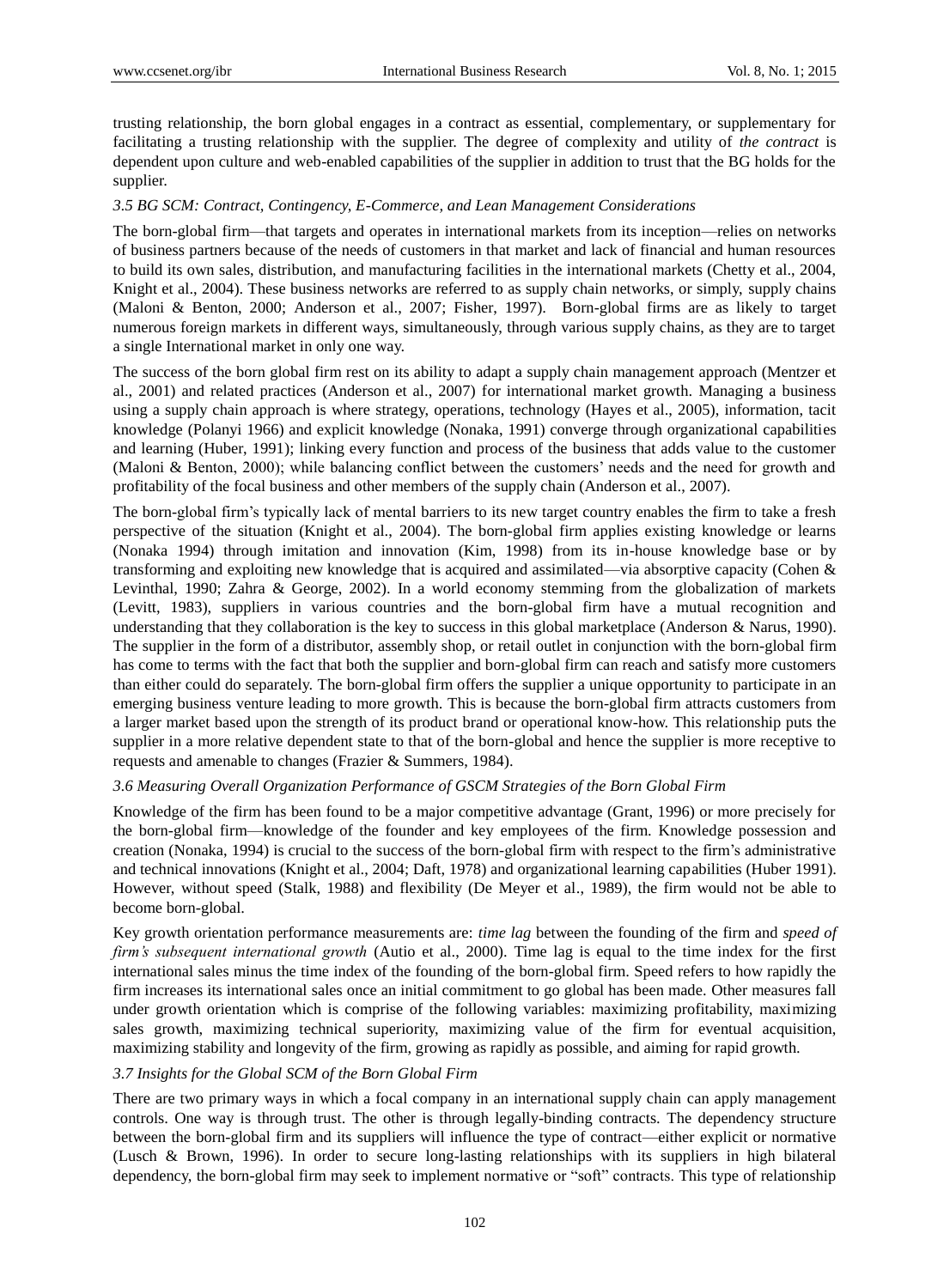requires trust and trust is built around non-opportunistic behavior. This gives both the born-global firm and the supplier(s) flexibility to apply techniques and processes that are mutually beneficial in terms growth performance. When problems arise, the born-global firm and its supplier(s) can handle disputes outside of legal courts even if explicit contracts exist.

#### **References**

- Anderson, J. C., Britt, F. F., & Farve. (2007). The Seven Principles of Supply Chain Management. *Supply Chain Management Review*, April, 41–46.
- Anne, M. D. (2009). Support Mechanisms in International Retail Franchise. *International Journal of Retail and Distribution, 35*(10), 781–802. http://dx.doi.org/10.1108/09590550710820676
- Autio, E., Sapienza, H. J., & Almeida, J. G. (2000). Effects of Age at Entry, Knowledge Intensity, and Imitability on International Growth. *Academy of Management Journal, 43*(5), 909–924. http://dx.doi.org/10.2307/1556419
- Barney, J. (1991). Firm Resources and Sustained Competitive Advantage. *Journal of Management, 17*(1), 99–120. http://dx.doi.org/10.1016/S0742-3322(00)17018-4
- Blomqvist, K., Hurmelinna-Laukkanen, P., Nummela, N., & Saarenketo, S. (2008). The Role of Trust and Constracts in the Internationalization of Technology-Intensive Born Globals. *Journal of Engineering and Technology Management, 25*, 123–135. http://dx.doi.org/10.1016/j.jengtecman.2008.01.006
- Cavusgil, S. T., Deligonul, S., & Zhang, C. (2004). Curbing Foreign Distributor Opportunism: An Examination of Trust, Contracts, and the Legal Environment in International Channel Relationships. *Journal of International Marketing, 12*(2), 7–27. http://dx.doi.org/10.1509/jimk.12.2.7.32902
- Chetty, S., & Campbell-Hunt, C. (2004). A Strategic Approach to Internationalization: A Traditional Versus a Born-Global Approach. *Journal of International Marketing, 12*(1), 57–81. http://dx.doi.org/10.1509/jimk.12.1.57.25651
- Chetty, S., & Campbell-Hunt, C. (2004). Explosive International Growth and Problems of Success Amongst Small to Medium-sized Firms. *Journal of Small Business Journal, 21*(1), 5–27. http://dx.doi.org/10.1177/0266242603021001719
- Cohen, W. M., & Levinthal, D. A. (1990). Absorptive Capacity: A New Perspective on Learning and Innovation. *Administrative Science Quarterly, 35*, 128–152. http://dx.doi.org/10.2307/2393553
- Daft, R. L. (1978). A Dual-Core Model of Organizational Innovation. *Academy of Management, 21*(2), 193–210. http://dx.doi.org/10.2307/255754
- De Meyer, A. D., Nakane, J., Miller, J. G., & Ferdows, K. (1989). Flexibility—the Next Competitive Battle: The Manufacturing Futures Survey. *Strategic Management Journal, 10*, 135–144.
- Doherty, A. M. (2009). Market and Partner Selection Processes in International Retail Franchising. *Journal of Business Research, 62*, 528–534. http://dx.doi.org/10.1016/j.jbusres.2008.06.011
- Doney, P. M., Cannon, J. P., & Mullen, M. R. (1998). Understanding the Influence of National Culture on the Development of Trust. *Academy of Management Review, 23*(3), 601–620. http://dx.doi.org/10.5465/AMR.1998.926629
- Doz, Y. L., & Prahalad, C. K. (1991). Managing DMNCs: A Search for a New Paradigm. *Strategic Management Journal, 12*, 145–164. http://dx.doi.org/10.1002/smj.4250120911
- Fisher, M. L. (1997). What is the Right Supply Chain for Your Product? *Harvard Business Review*, March-April, 109–122.
- Frazier, G. L., & Summers, J. O. (1984). Interfirm Influence Strategies and Their Application Within Distribution Channels. *Journal of Marketing, 46*, 43–55. http://dx.doi.org/10.2307/1251328
- Freeman, S., & Cavusgil, S. T. (2007). Toward a Topology of Commitment States Among Managers of Born-Global Firms: A Study of Accelerated Internationalization. *Journal of International Marketing, 15*(4), 1–40. http://dx.doi.org/10.1509/jimk.15.4.1
- Grant, R. M. (1991). The Resource-Based Theory of Competitive Advantage: Implications for Strategy Formulation. *California Management Review*, Spring. http://dx.doi.org/10.2307/41166664
- Grant. (1996). Toward a Knowledge-based Theory of the Firm. *Strategic Management Journal, 17*, 109–122. http://dx.doi.org/10.1002/smj.4250171110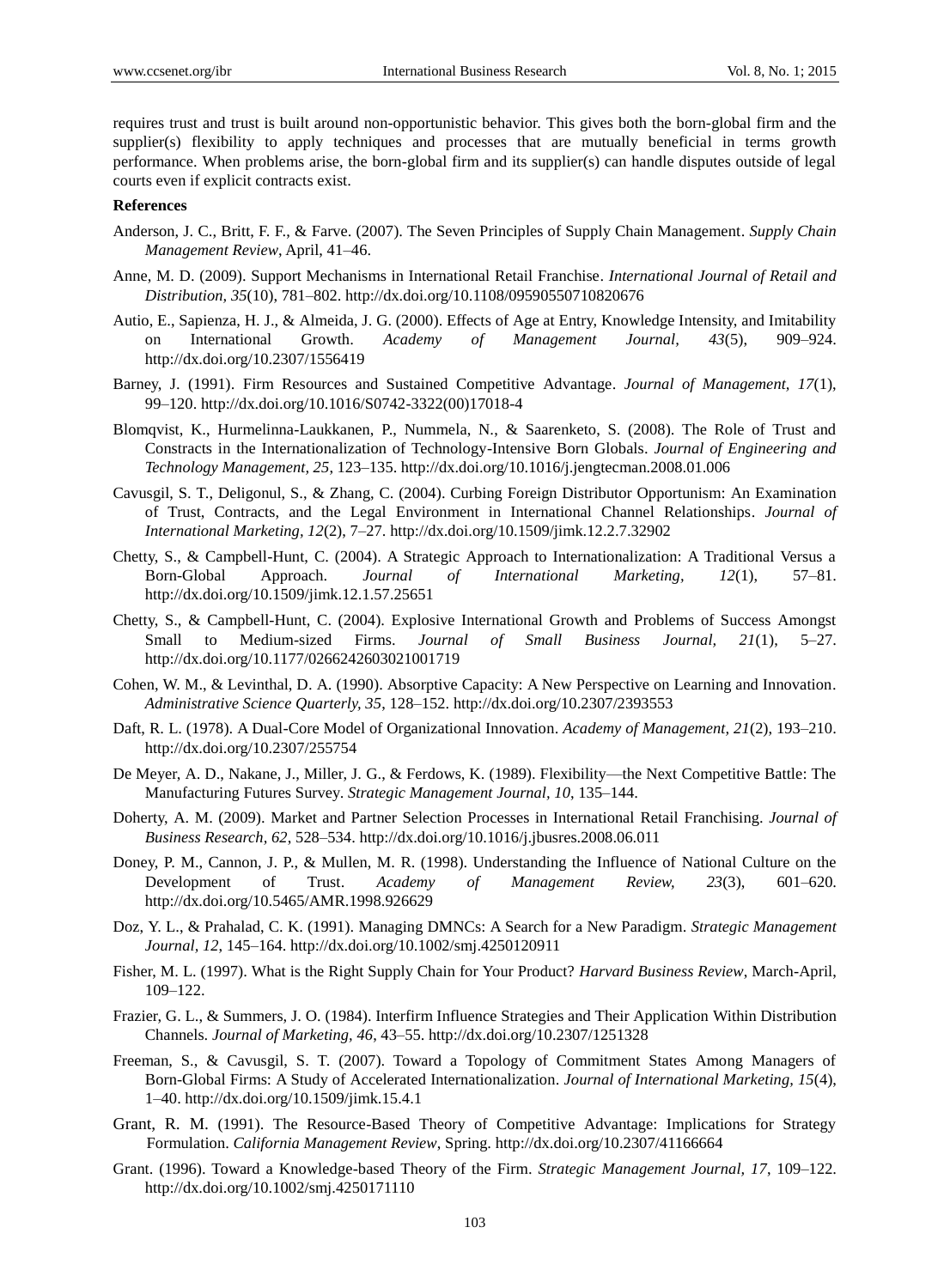- Hofstede, G. (1992). Cultural Dimensions in People Management: The Socialization Perspective. In Pucik, V., Tichy, N. M., & Barnett, C. K. (Eds.), *Globalizing Management: Creating and Leading the Competitive Organization* (pp. 139–158). New York, NY: John Wiley & Sons, Inc.
- Huber, G. P. (1991). Organizational Learning: The Contributing Processes and the Literatures. *Organization Science, 2*(1), 88–115. http://dx.doi.org/10.1287/orsc.2.1.88
- Hutchinson, K., Alexander, N., Quinn, B., & Doherty, A. M. (2007). Internationalization Motives and Facilitating Factors: Qualitative Evidence from Smaller Specialist Retailers. *Journal of International Marketing, 15*(3), 96–122. http://dx.doi.org/10.1509/jimk.15.3.96
- Ikujiro, N. (1991). The Knowledge-Creating Company. *Harvard Business Review*, July-August, 162–171. http://dx.doi.org/10.1016/B978-0-7506-7009-8.50016-1
- James, C. A., & Narus, J. A. (1990). A Model of Distributor Firm and Manufacturer Firm Working Partnerships. *Journal of Marketing, 54*, 42–58.
- Kim, L. (1991). Crisis Construction and Organizational Learning: Capability Building in Catch-up at Hyundai Motor. *Organization Science, 9*(4), 506–521. http://dx.doi.org/10.1287/orsc.9.4.506
- Knight, G. A., Cavusgil, S. T., & Tamar. (2004). Innovation, Organizational Capabilities, and the Born-Global Firm. *Journal of International Business Studies, 35*(2), 124–141. http://dx.doi.org/10.1057/palgrave.jibs.8400071
- Ko, E., Kim, E., Taylor, K. H., & Kang, I. E. (2007). Cross-national Market Segmentation in the Fashion Industry. *International Marketing Review, 24*(5), 629–651.
- Levitt, T. (1983). The Globalization of Markets. *Harvard Business Review*, May, 92–102.
- Lusch & Brown. (1996). Interdependency, Contracting, and Relational Behavior in Marketing Channels. *Journal of Marketing, 60*, 19–38. http://dx.doi.org/10.2307/1251899
- Madsen, T. K., & Servais, P. (2004). An Inquiry into Born-Global Firm in Europe and the USA. *International Marketing Review, 21*(6), 645–665. http://dx.doi.org/10.1108/02651330410568060
- McDougall, P. P., & Oviatt, B. M. (2000). *Academy of Management Journal, 43*(5), 902–906.
- Mentzer, J. P., DeWitt, W., Keebler, J. S., Min, S., Nix, N. W., Smith, C. D., & Zacharia, Z. G. (2001). *efining Supply Chain Management, 22*(2), 1–25.
- Mitchell, R. K., Busenitz, L., Lant, T., McDougall, P. P., Morse, E. A., & Smith, J. B. (2002). Toward a Theory of Entrepreneurial Cognition: Rethinking the People Side of Entrepreneurship Research. *Entrepreneurship Theory and Practice*, Winter, 93–102. http://dx.doi.org/10.1111/1540-8520.00001
- Moen, O., & Servais, P. (2002). Born Global or Gradually Global? Examining the Export Behavior and Medium-Sized Enterprises. *Journal of International Marketing, 10*(3), 49–72. http://dx.doi.org/10.1509/jimk.10.3.49.19540
- Moore, C. M., Fernie, J., & Burt, S. (2000). Brands Without Boundaries. *European Journal of Marketing, 34*(8), 910–937.
- Nonaka. (1994). A Dynamic Theory of Organizational Knowledge Creation. *Organization Science, 5*(1), 14–37. http://dx.doi.org/10.1287/orsc.5.1.14
- Oviatt, B. M., & McDougall, P. P. (2004). Defining International Entrepreneurship and Modeling the Speed of Internationalization. *Entrepreneurship Theory and Practice*, September, 537–553.
- Oviatt, B., & McDougall, P. P. (2004). Toward a Theory of International New Ventures. *Journal of International Business Studies, 25*(1), 45–64. http://dx.doi.org/10.1057/palgrave.jibs.8490193
- Penrose, E. T. (1959). *The Theory of the Growth of the Firm.* New York, NY: John Wiley & Sons. http://dx.doi.org/10.1093/0198289774.001.0001
- Stalk, Jr. G. (1988). Time—The Next Source of Competitive Advantage. *Harvard Business Review*, Winter, 41–51. http://dx.doi.org/10.1007/978-3-642-27922-5\_16
- Straub, D. W., & Watson, R. (2001). Transformational Issues in Researching IS and Net-enabled Organizations. *Information Systems Research, 12*(4), 337–345.
- Sudhir, K., & Barnes, J. W. (1992). Understanding the Domain of Cross-National Buyer-Seller Interations. *Journal of International Business Studies, 23*(1), 101–132.